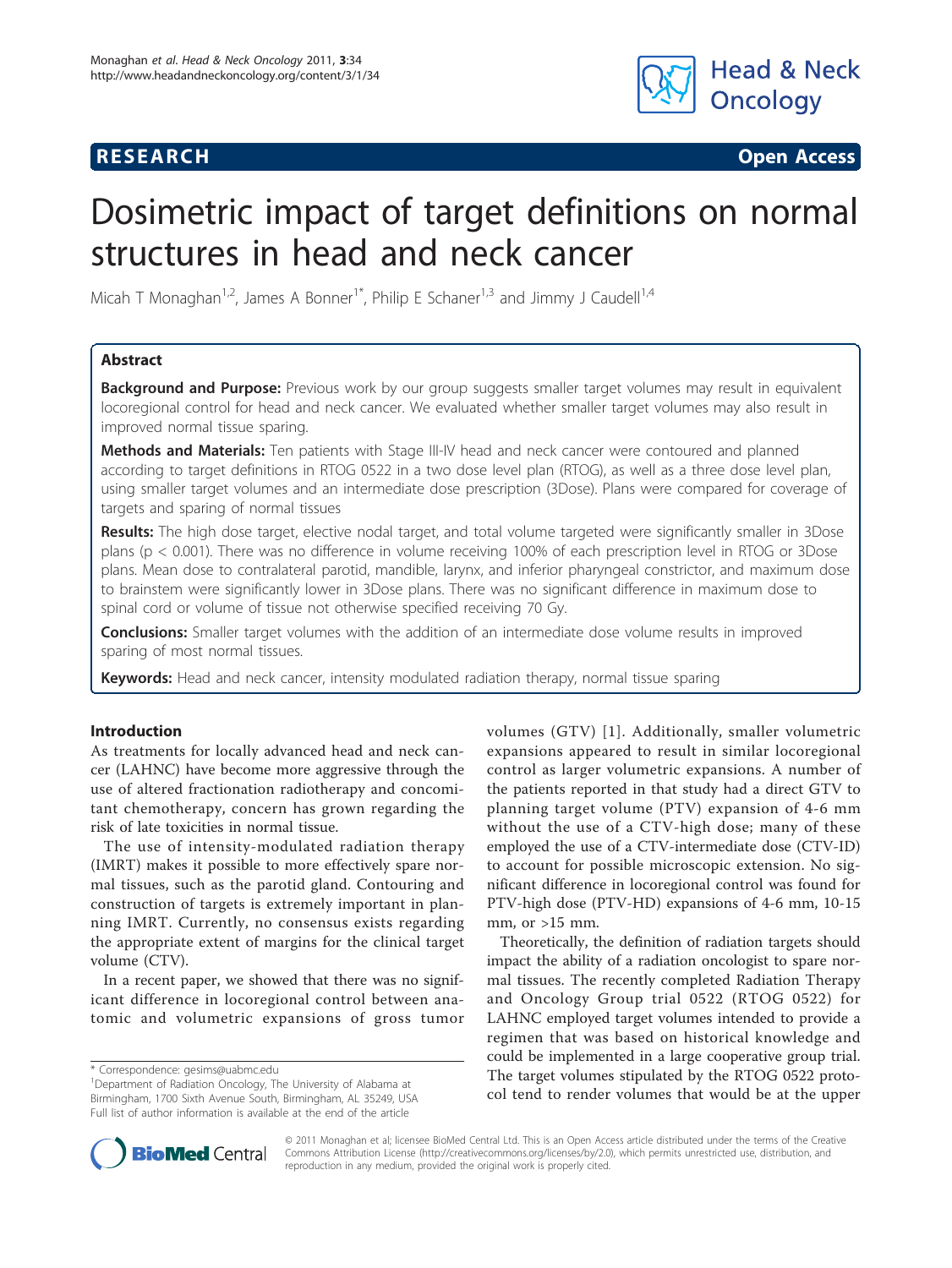limits of the volumes that were studied in the above mentioned investigation of Caudell et al. In the current report, we compare the RTOG 0522 target definitions with smaller target volumes and their outcome on normal tissue sparing.

### Materials and methods

Ten patients with LAHNC of the oropharynx, hypopharyx, or larynx (Table 1) were identified who were treated on RTOG 0522 (RTOG). RTOG contour definitions are duplicated in Table [2](#page-2-0). The same 10 patients were also contoured and planned using smaller target volumes and an intermediate dose level (3Dose, Table [2\)](#page-2-0). The major difference in the 3Dose volumes was the exclusion of a CTV for the high dose volume, with the intermediate volume being identical to the high dose target in the RTOG plan. The normal tissue contours, GTV, and elective nodal volumes were identical between patients' plans. Identical PTV volumetric expansions were utilized for each patient's plan, though this did vary between patients (3 - 5 mm). Each PTV was modified to exclude 1 - 5 mm of skin, and this was identical for each patient's plans. Figure [1](#page-2-0) is an example of the same patient illustrating the differences between RTOG and 3Dose target volumes. Additionally, the glottic and supraglottic larynx (GSL) and inferior pharyngeal constrictor (IPC) were contoured as per Eisbruch et al [[2](#page-4-0)]. These structures were not entered into the optimization algorithm but were reported.

Plans were generated using the Eclipse treatment planning system (Eclipse 8.2.2, Varian Medical Systems, Palo Alto, CA). Seven equally spaced coplanar 6 MV beams with dynamic multileaf collimation were used for IMRT planning in nine patients; one patient was planned using nine equally spaced beams. The same optimization objectives for normal tissues used for the original RTOG plans were used for the 3Dose plans. PTV optimization objectives were initially identical

| <b>Patient</b> | <b>Primary Site</b> | AJCC Stage                      |
|----------------|---------------------|---------------------------------|
|                | Hypopharynx         | T <sub>2</sub> N <sub>2c</sub>  |
| 2              | Supraglottic Larynx | T3N <sub>2c</sub>               |
| ξ              | Supraglottic Larynx | T <sub>3</sub> N <sub>0</sub>   |
| 4              | Base of Tonque      | T <sub>2</sub> N <sub>2</sub> a |
| 5              | Tonsil              | T <sub>3</sub> N <sub>2</sub> b |
| 6              | Tonsil              | T <sub>2</sub> N <sub>2</sub> b |
| 7              | Tonsil              | T4N2c                           |
| 8              | Tonsil              | T1N2a                           |
| 9              | Base of Tongue      | T4N2c                           |
| 10             | Hypopharynx         | T1N2b                           |
|                |                     |                                 |

Abbreviation: AJCC Stage = American Joint Committee on Cancer Staging 6<sup>th</sup> Edition

between plans, but seven 3Dose plans needed revised objectives to meet an author-imposed coverage requirement of at least 95% of the volume of PTV-elective dose (PTV-ED) and PTV-intermediate dose (PTV-ID) receiving 100% of the prescribed dose. Target and normal tissue goals from RTOG 0522 are listed in Table [3.](#page-3-0) As per protocol, the PTV-HD received 70 Gy (2 Gy per fraction), and PTV-ED received 56 Gy (1.6 Gy per fraction). PTV-ID was prescribed 63 Gy (1.8 Gy per fraction). All plans were normalized such that 95% of the volume of PTV-HD received 70 Gy. The distributions of doses for different planning techniques were assessed for statistically significant differences using the paired t-test.

# Results

#### Volumes

PTV-HD was significantly larger using the RTOG definition ( $p < 0.001$ ) compared with the 3Dose definition, with a mean volume of 293.6 cc vs. 111.6 cc, respectively (Table [4\)](#page-3-0). PTV-ED and the total target volume (i. e. PTV-HD + PTV-ID + PTV-ED) were also significantly larger using the RTOG definition (p < 0.001 for both comparisons), with a mean volume of 704.8 cc and 998.4 cc for the RTOG and 545.2 cc and 837.3 cc for the 3Dose definitions, respectively (Table [4](#page-3-0)).

### Doses

Coverage of PTV-HD was equivalent between the RTOG and 3Dose target definitions at the 100% prescription isodose ( $p = 0.86$ ). Similarly, the volume of PTV-ED receiving 100% of the prescription was similar between definitions ( $p = 0.84$ ). High dose heterogeneity at the 110% and 115% levels for the PTV-HD were similar between definitions, though there was a trend toward a smaller percentage of the PTV-HD receiving 110% of the dose for the 3Dose plans ( $p = 0.07$ ). However, the heterogeneity at the  $110\%$  (p = 0.002) and  $115\%$  (p < 0.001) levels for PTV-ED were significantly lower using the 3Dose definitions. The volume of PTV-HD receiving 93% of the prescription was significantly higher in the 3Dose plans ( $p = 0.049$ ) (Table [4](#page-3-0)). The volume of PTV-ED receiving 93% of the prescription was higher in the 3Dose plans ( $p = 0.06$ ). Mean doses to the PTV-HD and PTV-ED were both significantly lower in the 3Dose plans (Table [4](#page-3-0)). Additionally, the mean dose to the total target volume was significantly less in the 3Dose plans, 62.8 Gy compared with 64.7 Gy for the RTOG ( $p < 0.001$ ). As a corollary, the mean monitor units necessary to deliver the plans was also less for the 3Dose definition plans, 1556 compared with 1675 for the RTOG ( $p = 0.01$ ).

#### Normal Structures

In the 3Dose plans, the mean dose to the parotid  $(p =$ 0.01) and mandible ( $p = 0.001$ ) were less than in the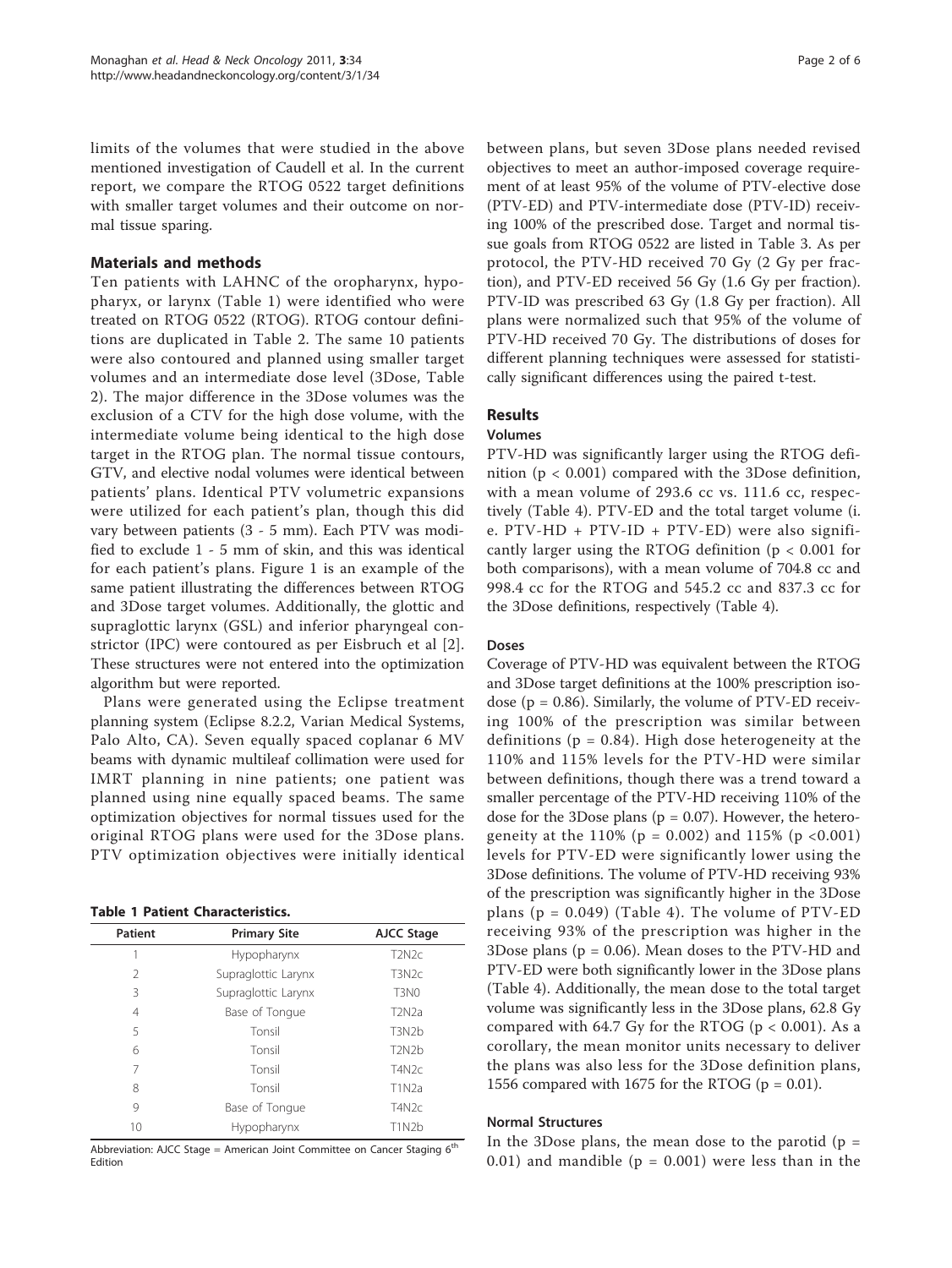#### <span id="page-2-0"></span>Table 2 Contour Definitions

|        | <b>RTOG</b>                                       | 3Dose                           |
|--------|---------------------------------------------------|---------------------------------|
| PTV-HD | $(GTV + 1 cm) + 0.3 - 0.5 cm$                     | $GTV + 0.5$ cm                  |
| PTV-ID | None                                              | $(GTV + 1 cm) + 0.3 - 0.5 cm$   |
| PTV-FD | $((GTV + 2 cm) +$ elective nodes)) + 0.3 - 0.5 cm | Elective nodes $+$ 0.3 - 0.5 cm |

Abbreviations: RTOG = two dose level plan; 3Dose = three dose level plan; PTV-HD = high dose PTV; PTV-ID = intermediate dose PTV; PTV-ED = elective dose PTV; GTV = gross tumor volume



Figure 1 Representative patient demonstrating variation in planning target volumes (PTV) for two dose (RTOG) and three dose (3Dose) plans. Axial (A-B) and coronal (C-D) computed tomography images shown. The gross tumor volume (GTV, red line) is identical for each plan. The PTV-high dose (PTV-HD, orange) and PTV-elective dose (PTV-ED, cyan) are presented for RTOG in A and C, respectively. These volumes plus PTV-intermediate dose (PTV-ID, magenta) are displayed for 3Dose in B and D.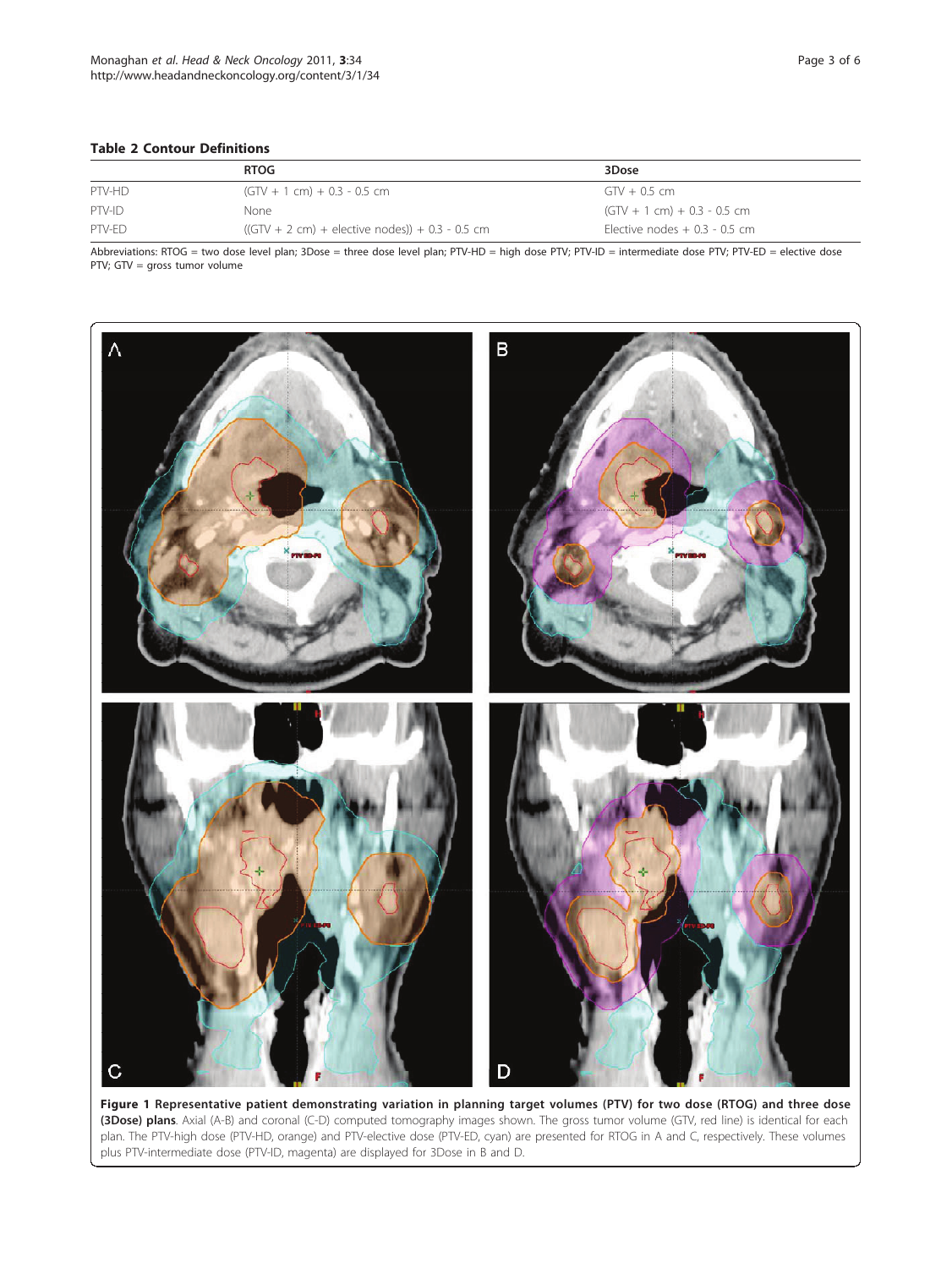<span id="page-3-0"></span>Table 3 Dose Constraints for Planning

| Structure | Maximum                                  | Minimum                                          |
|-----------|------------------------------------------|--------------------------------------------------|
| PTV-HD    | $\langle 20\%$ volume $>110\%$ Rx        | $<$ 1% volume $<$ 93% Rx<br>>95% volume >100% Rx |
| PTV-ID    |                                          | $<$ 1% volume $<$ 93% Rx<br>>95% volume >100% Rx |
| PTV-FD    |                                          | $<$ 1% volume $<$ 93% Rx<br>>95% volume >100% Rx |
| Parotid   | Mean dose <26 Gy or<br>50% volume <30 Gy |                                                  |
| Cord      | $< 0.03$ cc $> 48$ Gy                    |                                                  |

Abbreviations: PTV-HD = high dose PTV; PTV-ID = intermediate dose PTV; PTV- $ED =$  elective dose PTV;  $Rx =$  prescription dose

RTOG plans (Table 5). Additionally, the volume of parotid receiving 30 Gy ( $p = 0.03$ ) and the volume of mandible receiving 70 Gy ( $p = 0.03$ ) were less in the 3Dose plans. Although doses to the GSL and the IPC were not specifically constrained, the mean doses in the 3Dose plans were still significantly less than RTOG plans for both comparisons ( $p < 0.001$  and  $p =$ 0.001, respectively). When excluding patients with laryngeal or hypopharyngeal primary sites, the reductions in mean dose to the GSL and the IPC were quite large, 4.5 Gy and 5.3 Gy, respectively, in plans using 3Dose target volumes. Both the mean and the maximum dose to the brainstem were also less in the 3Dose plans ( $p = 0.001$  and  $p = 0.01$ ). However, there was no difference in the maximum dose to the spinal cord or the volume of tissue not otherwise specified receiving 70 Gy between the RTOG and 3Dose plans (Table 5).

#### Table 4 Planned Target Volume (PTV) Data

|                          | <b>RTOG</b> | 3Dose   | р       |
|--------------------------|-------------|---------|---------|
| Volumes (cc)             |             |         |         |
| PTV-HD                   | 293.6       | 111.6   | < 0.001 |
| PTV-FD                   | 704.8       | 545.2   | < 0.001 |
| PTV Total                | 998.4       | 837.3   | < 0.001 |
| <b>Doses</b>             |             |         |         |
| PTV-ED heterogeneity (%) |             |         |         |
| 110%                     | 36.549      | 14.870  | 0.002   |
| 115%                     | 15.086      | 2.716   | < 0.001 |
| 93% Target Coverage (%)  |             |         |         |
| PTV-HD                   | 99.823      | 99.994  | 0.049   |
| PTV-FD                   | 99.449      | 99.705  | 0.06    |
| Mean Target Doses (cGy)  |             |         |         |
| PTV-HD                   | 7357.63     | 7240.90 | 0.01    |
| PTV-FD                   | 6099.57     | 5935.40 | 0.001   |
| PTV Total                | 6468.31     | 6281.12 | < 0.001 |
| Mean MUs                 | 1675        | 1556    | 0.01    |

Abbreviations: RTOG = two dose level plan; 3Dose = three dose level plan; PTV-HD = high dose PTV; PTV-ED = elective dose PTV; PTV Total = sum of PTV-HD, PTV-ED, and PTV-ID; MUs = monitor units

#### Table 5 Normal Structure Doses

|                            | <b>RTOG</b> | 3Dose   | P       |
|----------------------------|-------------|---------|---------|
| Parotid                    |             |         |         |
| Mean (cGy)                 | 2844.64     | 2631.30 | 0.01    |
| $V_{30}$ (%)               | 33.37       | 29.79   | 0.001   |
| Mandible                   |             |         |         |
| Mean                       | 4430.08     | 4125.83 | 0.001   |
| $V_{70}$                   | 6.779       | 1.772   | 0.03    |
| GSI Mean                   | 6604.05     | 6223.56 | < 0.001 |
| <b>IPC</b> Mean            | 6136.40     | 5645.61 | 0.001   |
| <b>Brainstem</b>           |             |         |         |
| Mean                       | 1390.43     | 1300.14 | 0.001   |
| Max                        | 4609.93     | 4398.13 | 0.01    |
| Cord Max                   | 4284.28     | 4272.41 | 0.75    |
| Tissue NOS V <sub>70</sub> | 0.12145     | 0.04679 | 0.2     |

Abbreviations: RTOG= two dose level plan; 3Dose= three dose level plan;  $V_{30}$ = volume receiving 30 Gy or more;  $V_{70}$ = volume receiving 70 Gy or more; GSL= glottic and supraglottic larynx; IPC= inferior pharyngeal constrictor; Tissue NOS= tissue within body not contoured as target volume or organ at risk

#### **Discussion**

Previous work from our group has suggested that early assumptions that called for large volumetric expansions on the high dose GTV may not improve locoregional control of tumors. This retrospective study found that volumetric expansions of  $\leq 1.5$  cm resulted in similar locoregional control as greater expansions [[1\]](#page-4-0). In the report, direct GTV to PTV-HD expansions of 4-6 mm, without the use of a high dose clinical target volume, resulted in similar locoregional control as 10 - 15 mm expansions or > 15 mm expansions. A recent abstract from Sultanem et al., also reports satisfactory locoregional control and patterns of failure analysis without the use of a high dose clinical target volume [\[3\]](#page-4-0). Different institutional IMRT protocols may have an important impact on these findings regarding the high dose GTV-PTV expansion. For instance, the use of an intermediate dose PTV is an important factor to consider.

In this study we examined the possible dosimetric benefits of smaller target volumes. Utilizing a three dose level plan resulted in a more homogenous dose to the PTV-HD and PTV-ED, evidenced by improved 93% coverage of each volume with concomitant decreases in mean target doses and target volumes receiving 110% of prescription doses. This may be due to the smaller total target volume or the effect of the PTV-ID limiting dose to the periphery of PTV-HD and central portion of PTV-ED.

PTV-ID as used in the 3Dose plans serves a more important role than just improving heterogeneity, however. As shown in Table [2](#page-2-0) the intermediate volume was identical to PTV-HD in RTOG plans. Any subclinical disease beyond the GTV is, by definition, microscopic. By replacing a high dose CTV with an intermediate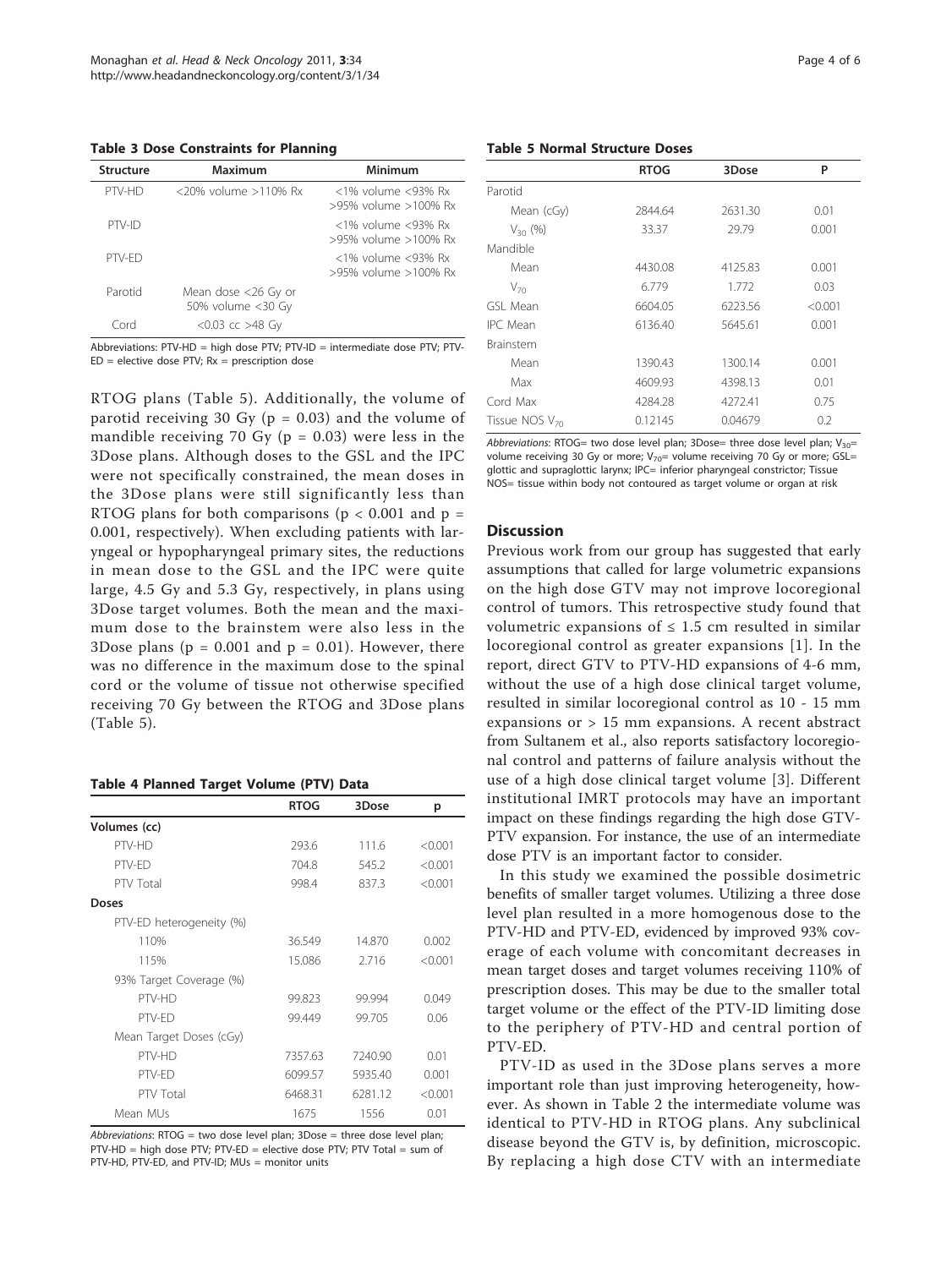<span id="page-4-0"></span>dose CTV that receives a "microscopic dose" of 63 Gy, marginal failures may be avoided while providing improved toxicity outcomes. Additionally, Kashibatla et al. suggested that the use of concurrent chemotherapy provides a biological equivalent dose equal to a 12 Gy dose escalation in 2 Gy daily fractions [[4](#page-5-0)]. Therefore, the delivery of 63 Gy with concurrent chemotherapy may result in comparable tumor control probability. For example, data from EORTC 24954 in advanced larynx and hypopharynx cancers would further substantiate this dose as 60 Gy split course radiotherapy with alternating chemotherapy provided equivalent outcomes to induction chemotherapy followed by 70 Gy of conventional radiotherapy [[5](#page-5-0)]. Future investigations will be required to assess clinical outcomes with these proposed volumes and doses.

Blanco et al. and Chao et al. estimated that 4 - 5% of salivary function was lost for each additional 1 Gy in mean dose to the parotid [[6,7](#page-5-0)]. Thus the finding that mean dose to the contralateral parotid was reduced 2.1 Gy in the 3Dose plans, from 28.4 Gy to 26.3 Gy (Table [5\)](#page-3-0), may be a clinically significant amount. Four patients achieved a mean dose less than 26 Gy with RTOG plans, while the same 4 and one additional patient were under this threshold in the 3Dose plans. Additionally, the volume of the contralateral parotid receiving 30 Gy was reduced from 33.4% to 29.8%, though all patients met the < 50% parameter specified by RTOG 0522.

Currently, there is little data available regarding dosevolume parameters for the mandible in order to avoid osteoradionecrosis (ORN). Both Ben-David et al. and Studer et al. found very low rates of ORN (<1%) in a population treated with prophylactic dental care and IMRT [[8,9\]](#page-5-0). However, Eisbruch et al. reported a risk of 6% in early stage oropharyngeal patients treated with IMRT on RTOG 0022 [[10\]](#page-5-0). In two patients for whom dosimetry was available, ORN occurred in the sites of maximal dose, which approached 70 Gy in 30 fractions. It is therefore reasonable to assume that reducing the total dose and dose per fraction to the mandible will result in reduced rates of osteoradionecrosis. Using smaller target volumes, it is possible to significantly reduce the mean mandible dose (absolute decrease of 3 Gy) as well as higher doses to the mandible (absolute  $V_{70}$  decrease of 5%, Table [5\)](#page-3-0).

Doses to both the GSL and IPC have been associated with late swallowing toxicity [2,[11](#page-5-0)-[15](#page-5-0)]. Mean doses to the GSL and IPC were reduced in the 3Dose plans, although these structures were not constrained in our planning process for either the RTOG or 3Dose plans. Further reductions should theoretically be possible in appropriate patients. For example, in the 6 patients without a primary site in the larynx or hypopharynx, the mean dose to the GSL was reduced 4.5 Gy, and the mean dose to the IPC was reduced 5.3 Gy using 3Dose target definitions.

Reductions in dose to the brainstem may reduce the incidence of nausea and vomiting during treatment [\[16](#page-5-0)]. In the current study, the mean dose to the brainstem was significantly less, though only by 90 cGy. The maximum dose to the brainstem was also reduced approximately by a mean of 2 Gy. These reductions likely are not clinically significant, though an improvement according to the "as low as reasonably achievable" principle.

#### Conclusion

Investigations have suggested that patients may achieve equivalent locoregional control with wide target volumes as stipulated in various protocol regimens or more restrictive target volumes with additional dose levels as outlined herein. The present communication suggests that target volume reductions (with an additional intermediate dose level) may provide an enhanced therapeutic ratio as critical structures may be spared and patients may avoid debilitating toxicities. The refinement of IMRT treatments, with or without chemotherapy, for locoregionally head and neck cancer will require consideration of the ideal target volumes that allow tumor control while minimizing toxicity.

#### Author details

<sup>1</sup>Department of Radiation Oncology, The University of Alabama at Birmingham, 1700 Sixth Avenue South, Birmingham, AL 35249, USA. <sup>2</sup>Radiation Oncology of North Mississippi, 620 Crossover Road, Tupelo, MS 38801, USA. <sup>3</sup>Section of Radiation Oncology, Dartmouth Hitchcock Medical Center, 1 Medical Center Drive, Lebanon, NH 03756, USA. <sup>4</sup>Department of Radiation Oncology, University of Mississippi Medical Center, 350 W. Woodrow Wilson Drive, Suite 1600, Jackson, MS 39213, USA.

#### Authors' contributions

All authors participated in conceptualizing the project and writing the manuscript. MTM, PES and JJC captured and organized the data for the manuscript. All authors read and approved the final manuscript.

#### Competing interests

James A. Bonner, M.D.: Occasional consultant/honoraria for Bristol-Myers Squibb Company, ImClone Systems, Inc., Eli Lilly and Company, Oncolytics, Sanofi-Aventis, and AstraZeneca. Speaker's bureau - Bristol-Myers Squibb Company.

There are no other competing interests.

#### Received: 12 July 2011 Accepted: 11 August 2011 Published: 11 August 2011

#### References

- Caudell JJ, Meredith RF, Spencer SA, et al: [Margin on Gross Tumor Volume](http://www.ncbi.nlm.nih.gov/pubmed/19386438?dopt=Abstract) [and Risk of Local Recurrence in Head-and-Neck Cancer.](http://www.ncbi.nlm.nih.gov/pubmed/19386438?dopt=Abstract) Int J Radiat Oncol Biol Phys 2010, 76(1):164-168.
- Eisbruch A, Schwartz M, Rasch C, et al: [Dysphagia and aspiration after](http://www.ncbi.nlm.nih.gov/pubmed/15590174?dopt=Abstract) [chemoradiotherapy for head-and-neck cancer: Which anatomic](http://www.ncbi.nlm.nih.gov/pubmed/15590174?dopt=Abstract) [structures are affected and can they be spared by IMRT?](http://www.ncbi.nlm.nih.gov/pubmed/15590174?dopt=Abstract) Int J Radiat Oncol Biol Phys 2004, 60(5):1425-1439.
- 3. Sultanem K, Niazi T, Bahoric B, Deblois F: Target Volume Definition in Head and Neck IMRT Treatment Planning: Can We Omit High Dose